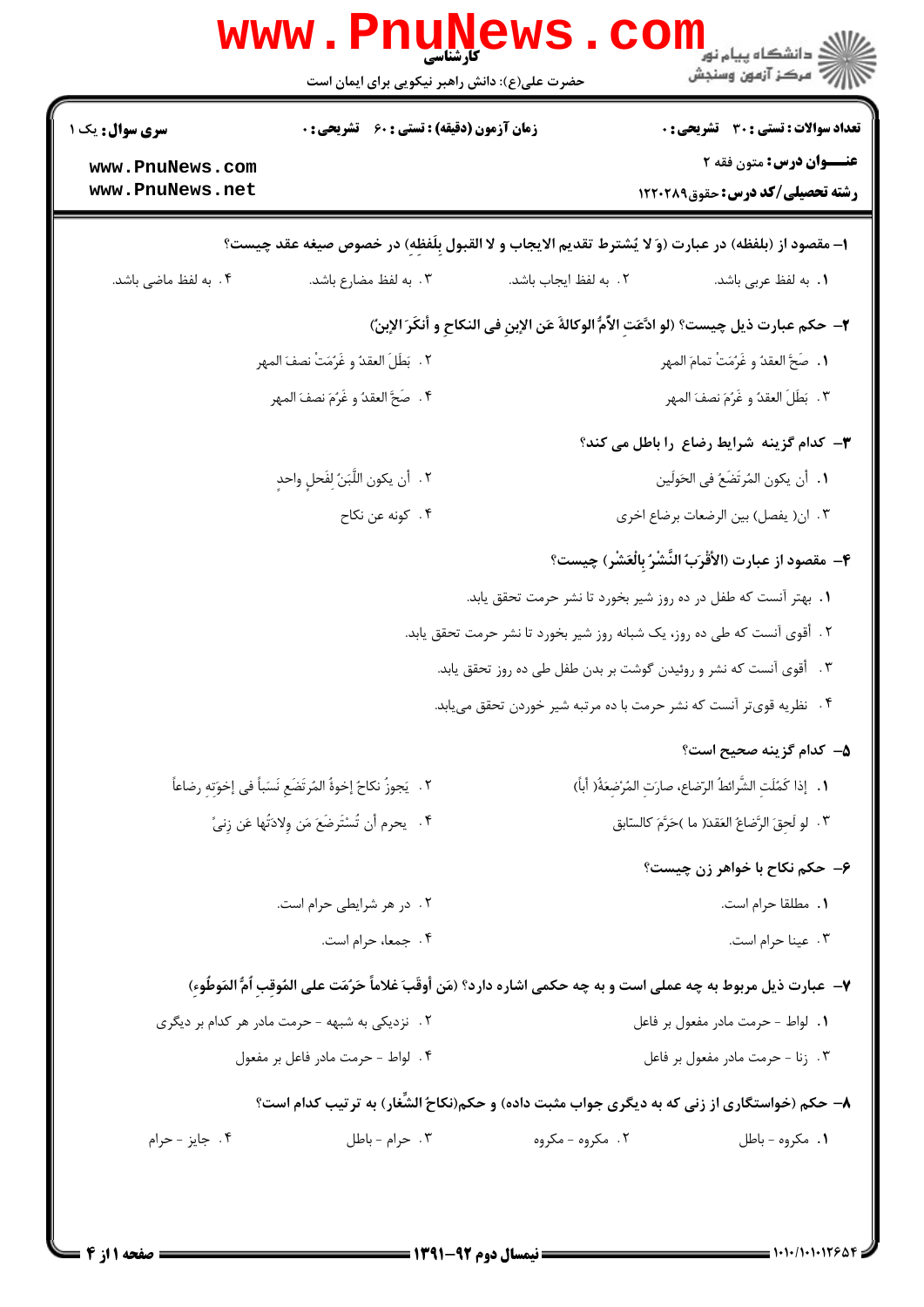|                                                                    | www.PnuNews<br>حضرت علی(ع): دانش راهبر نیکویی برای ایمان است | $\mathbf{com}_{\mathbb{P}^{1,n} \cup \mathbb{P}^{1,n} }$ و دانشگاه پیام نور<br>ے<br>7 مرکز آزمون وسنجش |  |  |
|--------------------------------------------------------------------|--------------------------------------------------------------|--------------------------------------------------------------------------------------------------------|--|--|
| <b>سری سوال : ۱ یک</b>                                             | زمان آزمون (دقیقه) : تستی : 60 گشریحی : 0                    | <b>تعداد سوالات : تستی : 30 ٪ تشریحی : 0</b>                                                           |  |  |
| www.PnuNews.com<br>www.PnuNews.net                                 |                                                              | <b>عنـــوان درس:</b> متون فقه ۲<br><b>رشته تحصیلی/کد درس:</b> حقوق120021                               |  |  |
|                                                                    | ۹- شخص لال(الاخرس) صیغه طلاق را چگونه جاری می کند؟           |                                                                                                        |  |  |
|                                                                    | ۰۲ بالإشارة و الكَتب                                         | <b>١.</b> بالكَتب حاصَّةً                                                                              |  |  |
|                                                                    | ۰۴ بالكَتبِ و إلقاء القِناع                                  | ٢. بالإشارة و إلقاء القِناع                                                                            |  |  |
|                                                                    |                                                              | •ا−   مقصود از تخيير در عبارت ذيل چيست؟ (لا يَقَعُ الطلاقُ بِالتَّخيير و)                              |  |  |
|                                                                    |                                                              | ۱. مرد مخیر باشد که هر وقت قصد کرد زنش را طلاق دهد.                                                    |  |  |
| ۲. مرد مخیر باشد که اختیار طلاق را به شخص ثالثی بدهد.              |                                                              |                                                                                                        |  |  |
| ۰۳ مرد به همسرش بگوید اختیار داری که مهریه را ببخشی یا طلاقت بدهم. |                                                              |                                                                                                        |  |  |
|                                                                    |                                                              | ۰۴ مرد به همسرش بگوید اختیار داری جدا شوی یا در نکاح باقی بمانی.                                       |  |  |
|                                                                    |                                                              | 11–  طلاق كدام طلاق دهنده (المطلق)صحيح است؟                                                            |  |  |
| ۰۴ طلاقُ الساهي                                                    | ٢. طلاقُ الْغالط                                             | ٠١. طلاقُ المختار<br>٢. طلاقُ النائم                                                                   |  |  |
|                                                                    |                                                              | 1 <b>۲</b> — حكم (توكيلُ المرئه في الطلاق) چگونه است؟                                                  |  |  |
|                                                                    | ٢ .   يَجوزُ في طلاقٍ غيرها فقط                              | ٠١.  يَجوزُ في طلاقٍ نفسها فقط                                                                         |  |  |
|                                                                    | ۴ . لايَجوزُ مطلقاً                                          | ۰۳ . يَجوزُ في طلاق نفسها و غيرها                                                                      |  |  |
|                                                                    |                                                              | ۱۳- زنی که طلاق داده می شود ، چنانچه با وی نزدیکی شده باشد، باید چه شرایطی داشته باشد؟                 |  |  |
|                                                                    |                                                              | ٠١. در حال حيض نباشد.                                                                                  |  |  |
|                                                                    |                                                              | ٢. در حال نفاس نباشد.                                                                                  |  |  |
|                                                                    |                                                              | ۰۳ حامله نباشد.                                                                                        |  |  |
|                                                                    |                                                              | ۴ . در حال حیض و نفاس نباشد و اگر شوهر حاضر بود، زوجه حامله نباشد.                                     |  |  |
|                                                                    |                                                              | <b>۱۴</b> - عده (ذاتُ الشهور) چگونه است؟                                                               |  |  |
|                                                                    | ٢ .  ثلاثهٔ أشهر                                             | ١. طُهرَين                                                                                             |  |  |
|                                                                    | ۴. شهرين                                                     | ٠٣ اربعة أشهرٍ و عشرة أيام                                                                             |  |  |
|                                                                    |                                                              | ۱۵– بر اساس دیدگاه مشهور، کدام زن و در کدام نوع عده، شبیه زن آزاد است؟                                 |  |  |
|                                                                    | ٢. زن كافر حربي- از نظر عده طلاق                             | ٠١. زن كافر ذمي-از نظر عده طلاق و وفات                                                                 |  |  |
|                                                                    | ۰۴ زن كافر-از نظر عده وفات                                   | ۰۳ زن كافر- از نظر عده طلاق                                                                            |  |  |
|                                                                    |                                                              |                                                                                                        |  |  |
|                                                                    |                                                              |                                                                                                        |  |  |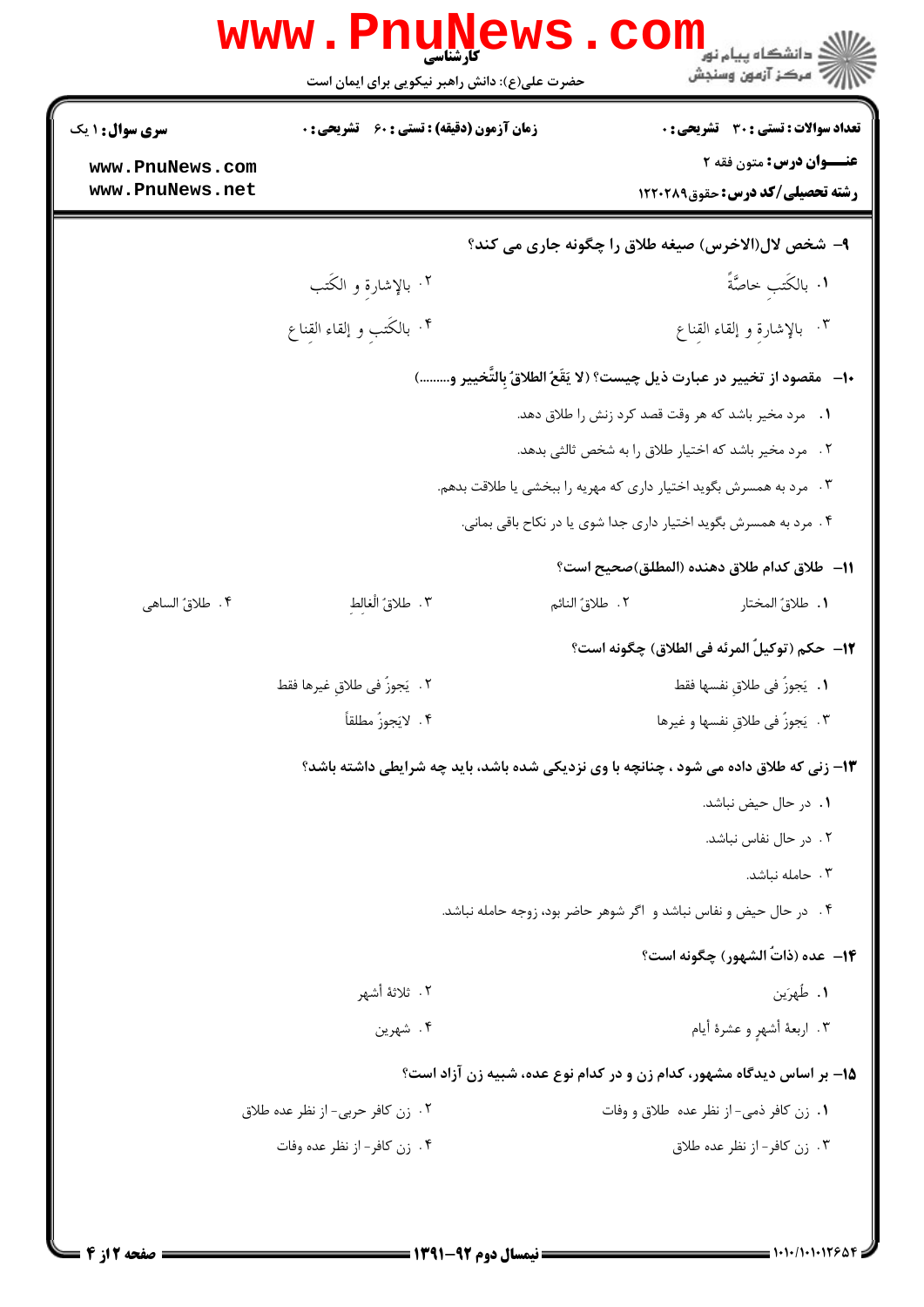|                                                                                                                       | <b>www.Pnunews</b><br>کارشناسی<br>حضرت علی(ع): دانش راهبر نیکویی برای ایمان است |                                                               | ر دانشڪاه پيام نور <mark>−</mark><br>ا∛ مرکز آزمون وسنڊش                                                |
|-----------------------------------------------------------------------------------------------------------------------|---------------------------------------------------------------------------------|---------------------------------------------------------------|---------------------------------------------------------------------------------------------------------|
| <b>سری سوال : ۱ یک</b>                                                                                                | زمان آزمون (دقیقه) : تستی : 60 ٪ تشریحی : 0                                     |                                                               | <b>تعداد سوالات : تستی : 30 - تشریحی : 0</b>                                                            |
| www.PnuNews.com<br>www.PnuNews.net                                                                                    |                                                                                 |                                                               | عنــوان درس: متون فقه ٢<br><b>رشته تحصیلی/کد درس:</b> حقوق122021                                        |
|                                                                                                                       |                                                                                 |                                                               | ۱۶– نزدیکی پس از احتلام بدون غسل  و نزدیکی مجدد بدون غسل  است.                                          |
| ۴. اشکالی ندارد - مکروه                                                                                               | ۰۳ مکروه - فاقد اشکال                                                           | ۰۲ مکروه - مکروه                                              | ۱. حرام - مکروه                                                                                         |
|                                                                                                                       |                                                                                 |                                                               | ١٧- كدام گزينه صحيح است؟                                                                                |
|                                                                                                                       | ٢. در عقد نكاح مقدم شدن ايجاب بر قبول شرط است.                                  |                                                               | <b>۱.</b> عقد شخص مست باطل نیست اگر بعداً آنرا اجازه دهد.                                               |
|                                                                                                                       | ۰۴ حضور ولی در نکاح دختر رشید لازم نیست.                                        |                                                               | ۰۳ در عقد نکاح ایجاب از سوی مرد و یا وکیل او گفته میشود.                                                |
| ۱۸– اگر در عقدی شرط خیار در مهریه شود و صاحب خیار پس از آنکه دخول واقع شده، مهریه را فسخ کند، عقد چگونه است و چه چیزی |                                                                                 |                                                               | به زوجه تعلق میگیرد؟                                                                                    |
| ۴. باطل - مهر المسمى                                                                                                  | ٠٣ باطل - مهرالمثل                                                              | ٢. صحيح - مهرالمتعه                                           | 1. صحيح - مهرالمثل                                                                                      |
|                                                                                                                       |                                                                                 |                                                               | ۱۹- وکیل در چه شرایطی می تواند زنی را که در ازدواجش به او اذن داده، به عقد خویش درآورد؟                 |
|                                                                                                                       | ۲ . اگر موکل به طور عام به وی اذن داده باشد.                                    |                                                               | <b>۱.</b> در هیچ شرایطی مجاز نیست.                                                                      |
|                                                                                                                       | ۴. اگر موکل به طور عام یا خاص به وی اذن داده باشد.                              | ۰۳ اگر موکل به طور خاص به وی اذن داده باشد.                   |                                                                                                         |
|                                                                                                                       |                                                                                 |                                                               | ۲۰– اگر دو برادر، خواهر خود را به ازدواج دو مرد درآورند، حکم چیست؟                                      |
|                                                                                                                       |                                                                                 | ٠١. اگر دو برادر وكيل خواهر باشند، عقد برادر بزرگتر صحيح است. |                                                                                                         |
|                                                                                                                       |                                                                                 |                                                               | ٢. عقد برادري صحيح است كه زودتر اقدام كرده است.                                                         |
|                                                                                                                       |                                                                                 |                                                               | ۰۳ عقد برادر بزرگتر صحیح است.                                                                           |
|                                                                                                                       |                                                                                 |                                                               | ۰۴ هر دو عقد باطل است.                                                                                  |
|                                                                                                                       |                                                                                 |                                                               | 21- ازدواج پدر طفلی که بطور رضاعی شیر خورده است با فرزندان نسبی و رضاعی مردی که صاحب شیر است چگونه است؟ |
|                                                                                                                       | ٢ . مطلقاً جايز نيست.                                                           | <b>١.</b> مطلقاً جايز است.                                    |                                                                                                         |
|                                                                                                                       | ۴. فقط با فرزندان نسبی جایز است.                                                |                                                               | ۰۳ فقط با فرزندان رضاعی جایز است.                                                                       |
|                                                                                                                       |                                                                                 |                                                               | ۲۲- حکم ازدواج مردی که در یک عقد واحد با مادر و دختر آن مادر ازدواج مینماید، چیست؟                      |
|                                                                                                                       | ۰۲ عقد مادر صحیح و عقد دختر باطل است.                                           |                                                               | ٠١. چون در يک عقد واقع شده، هر دو عقد صحيح است.                                                         |
|                                                                                                                       | ۴ . هر دو عقد باطل است.                                                         |                                                               | ۰۳ مرد مخیر است که یکی را انتخاب کند.                                                                   |
|                                                                                                                       | لايَجُوزُ التَّعريضُ بالعقد لذات البَعل                                         |                                                               | <b>۲۳</b> - مقصود از (تعریض) در عبارت روبرو چیست؟                                                       |
|                                                                                                                       | ٢ . معلق گذاشتن عقد                                                             |                                                               | ۰۱ شرط گذاشتن در عقد                                                                                    |
|                                                                                                                       | ۰۴ به کنایه از زن شوهر دار خواستگاری کردن                                       |                                                               | ۰۳ به عقد درآوردن دختر زوجه                                                                             |
|                                                                                                                       |                                                                                 |                                                               |                                                                                                         |